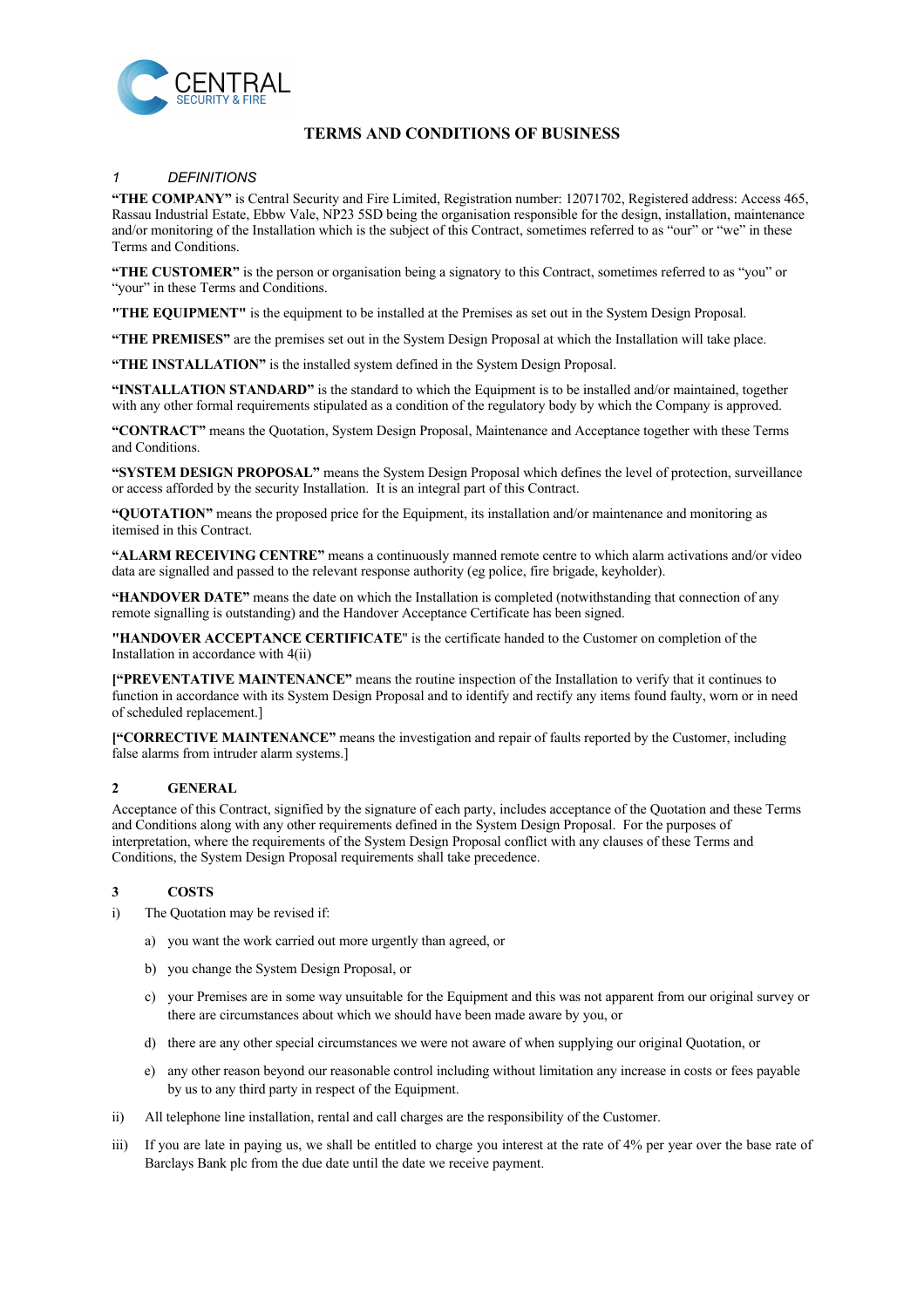

- iv) If our labour or material costs increase after twelve months from the Handover Date, we may give you two months' notice of any increase in our annual maintenance charges.
- v) The Installation is normally carried out during usual working hours of 9.00am to 6.00pm Monday to Friday except statutory holidays. Requests made by the Customer to install outside these hours may incur additional charges.
- vi) Unless otherwise agreed in writing, the Quotation does not include additional work such as redecoration, carpet laying or building work. Additional charges may be made if our engineers are not provided with access to doors, shutters, windows or any other areas where cables and Equipment needs to be installed.
- vii) Any Equipment forming part of the Installation which is not sold to the Customer (and which is identified as such in the System Design Proposal), such as signalling equipment or firmware, shall remain the property of the Company and will be maintained and/or replaced at the Company's expense unless such failure was attributed to any of the causes given in 4 (v). Any Equipment which remains the property of the Company shall be defined in the System Design Proposal. We reserve the right to recover such Equipment on termination of the maintenance contract.
- viii) Ownership of the Equipment (as identified in the System Design Proposal) shall not pass to the Customer until the Company has received the payment of the sums due pursuant to the Contract.
- ix) Until ownership of the Equipment has passed to the Customer, the Customer must:
	- a) hold the Equipment on a fiduciary basis as the Company's bailee;
	- b) not destroy, deface or obscure any identifying mark or packaging on or relating to the Equipment; and
	- c) maintain the Equipment in a satisfactory condition and keep them insured on the Company's behalf for their full price against all risks to the reasonable satisfaction of the Company.
- x) All sums payable by the Customer under this Contract will be paid in full without any set off, deduction, counterclaim or withholding of whatever nature.
- xi) All amounts stated are exclusive of VAT and/or any other applicable taxes or levy, which shall be charged in addition at the rate in force at the date any payment is required from the Customer.

## **4 COMPANY'S OBLIGATIONS**

- i) We agree to complete the Installation and hand it over in good working order conforming to the Installation Standard declared in the System Design Proposal. We will always seek your agreement should changes to the System Design Proposal be required during the Installation.
- ii) When we commission the Installation, we will train you in its operation. When you are satisfied with the Installation, we will give you a Handover Acceptance Certificate to sign. We will give you a certificate of conformity when the Equipment has been paid for in full.
- iii) If, within a period of twelve months from the Handover Date ("Warranty Period") you notify us of any defect or fault in the Equipment and such defect or fault does not result from you, or anyone acting with your authority, having interfered with the Equipment or used it for a purpose or in a context other than the purpose or context for which it was designed or in combination with any other equipment not supplied or authorised by us, we shall attend to the Premises and use our reasonable endeavours to rectify any such default.
- iv) Any repairs undertaken by us which are outside the Warranty Period will be carried out at our discretion on a time and materials basis.
- v) The Company shall not be liable for the costs of any work, repairs or replacement of Equipment which results from fire, electrical power surge, storm, flood, accident, neglect, misuse or malicious damage
- v) The annual maintenance and remote monitoring facilities commence upon the Handover Date and continue from year to year upon payment of charges set out in the Quotation until cancelled by either party in writing giving not less than two months' notice.
- vi) Time shall not be of the essence for any times for when the Installation is to be performed, whether given or agreed to by the Company or for the length of time that the Installation takes, whether specified in the Quotation or otherwise.

## **5 CUSTOMER'S OBLIGATIONS**

i) You agree to give us and our workers full access to your Premises to survey, measure, install, test and service the Equipment. You also agree to provide an adequate electricity supply for the Equipment to operate correctly. If our work is interrupted or delayed because of a problem with access, or the electricity supply is inadequate, we may make an extra charge. We are not liable if completion is delayed due to the unavailability of signalling transmission facilities or other circumstances beyond our control. By signing the Contract with us, you guarantee that you have full authority to allow the Installation and no other consent is needed.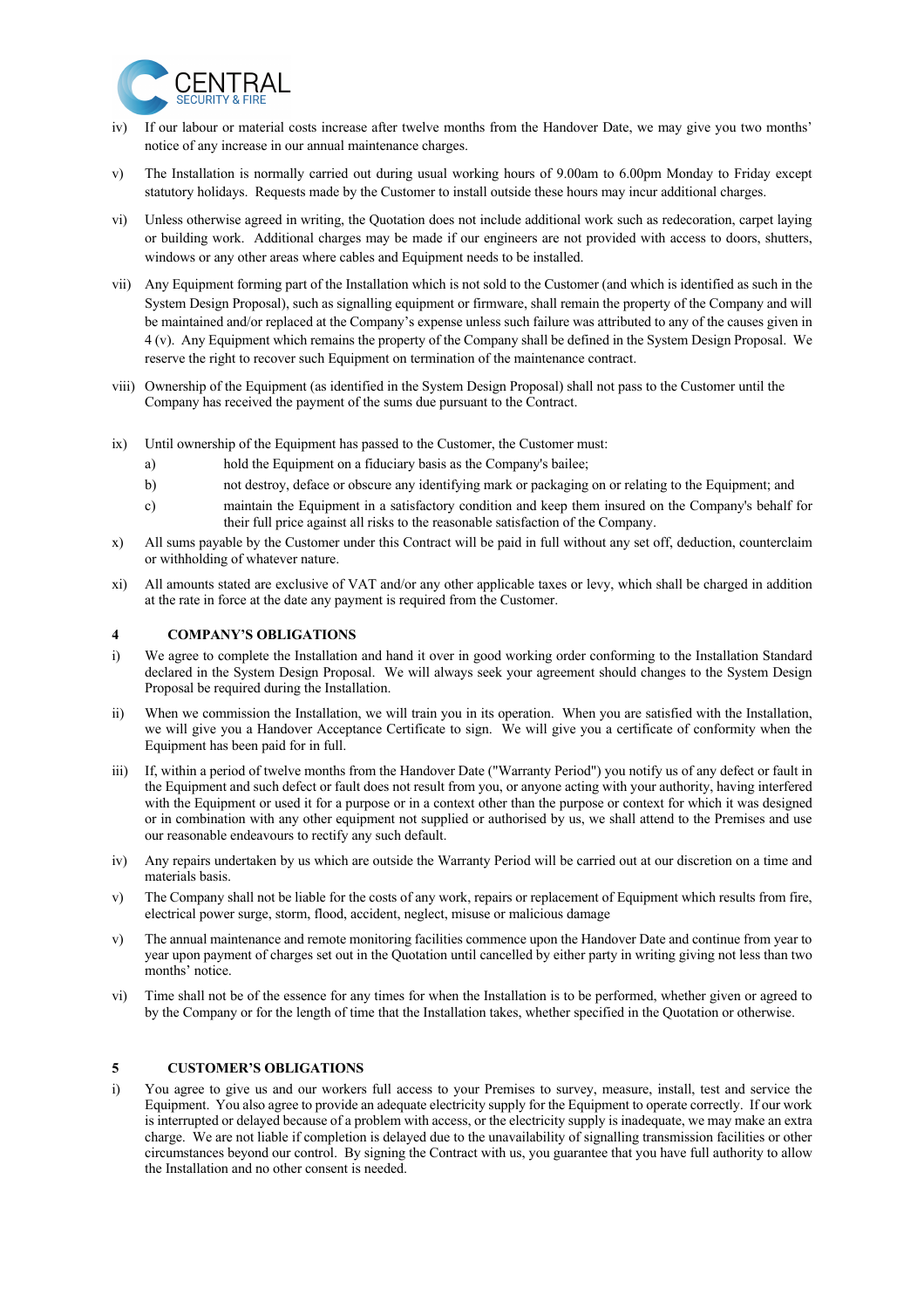

- ii) You must not interfere with, or allow anyone else to interfere with, adjust, service or attempt to repair or reset the Equipment at any time.
- iii) If the Equipment activates to the Alarm Receiving Centre, you need to let us know as soon as possible. If the Equipment needs to be reset, we may charge you at our usual rates then in force.
- iv) You will need to let us know in advance if any third party intends to carry out work on the telephone lines within your Premises, as this may affect the Equipment's effectiveness.
- v) The Equipment does not belong to you until it has been paid for in full. If you do not pay the balance of the charges when they are due, we have the right to remove the Equipment from your Premises without notice. By signing the Contract with us, you irrevocably authorise us to enter your Premises to remove the Equipment if payment remains outstanding.
- vi) If you cancel the Contract less than four days before Installation, we may charge you for any Equipment we have bought for your Premises without prejudice to the rights we have to recover damages for breach of contract.
- vii) If the Equipment is connected to an Alarm Receiving Centre, it is your responsibility to make sure that the telephone line is working properly and the account correctly maintained.
- viii) You need to notify us of any change in the layout of your Premises, as this may affect the effectiveness of the Equipment to detect movement or intrusion.
- ix) You agree to permit the Company's staff and representatives of its regulatory body (only whilst accompanied by the Company's staff) access to the Installation for the purposes of maintenance or inspection.
- x) You shall use your best endeavours to ensure that the Premises in which our employees or agents may have to enter are safe and without risk for them. All known risks must be clearly identified and marked by you and made known to us in advance.

## **6 MAINTENANCE, SERVICE AND MONITORING**

- i) In return for payment of the maintenance charge as set out in the Quotation, the Company will maintain the Installation in accordance with the installation standard and respond to your emergency calls for assistance. If your Equipment is installed to PD6662 (or its successor,) our response to emergency calls will be within four hours of your request, or before the Equipment needs to be set, unless mutually agreed otherwise.
- ii) If we have to attend the Premises, or repair the Equipment between routine maintenance visits, we will make a charge at our usual rates unless the work is covered by Clause 4 (iii).
- iii) The annual maintenance charge does not include charges for replacement parts or batteries, which will be charged in addition to the annual charge.
- iv) Where the Installation is monitored by an Alarm Receiving Centre for direct response by emergency services (eg police or fire brigade), it shall be a condition of such monitoring that an annual contract for Routine Maintenance exists between the Customer and the Company. Routine maintenance visits shall be undertaken by the Company as defined in the Installation Standard or this Contract.

## **7 LIABILITY**

- i) Nothing in this Contract will exclude or limit the liability of either party for death or personal injury resulting from the negligence of that party or any of its officers, employees or agents
- ii) The Company will not be liable for any loss of profits, business opportunity, goodwill and any other indirect or consequential loss howsoever arising and whether arising out of the Installation or any of the provisions of this Contract or otherwise, suffered by the Customer or any third party and the Customer will indemnify the Company in respect of any claim by any person in respect of such loss.
- iii) Subject to 7(i), the Company's total liability arising in connection with the performance or contemplated performance of the Installation will not exceed the aggregate of the charges paid by the Customer to the Company under this Contract.
- iv) This clause 7 sets out the full extent of the Company's liability in respect of the performance of the Company under the Contract and any condition, warranty, representation or term which might otherwise be implied into or incorporated into this Contract, whether by statute, common law or otherwise, is hereby excluded to the fullest extent permitted by law.
- v) Although the Installation is designed to detect or deter intrusion and reduce the risk of loss or damage, the Company does not represent or warrant that the Installation may not be neutralised, circumvented or otherwise rendered ineffective by unauthorised persons and in such event the Company shall not be liable for any loss or damage suffered by the Customer or other unauthorised persons.
- vi) Like all electronic equipment, the system could fail in rare and exceptional circumstances and the Company cannot guarantee that it will be operational at any specific time or for any specific period. The Company will explain what regular tests can be performed to verify that detection equipment is operational between routine maintenance visits carried out by the Company.
- vii) The terms and conditions given in this Contract do not affect your statutory rights.